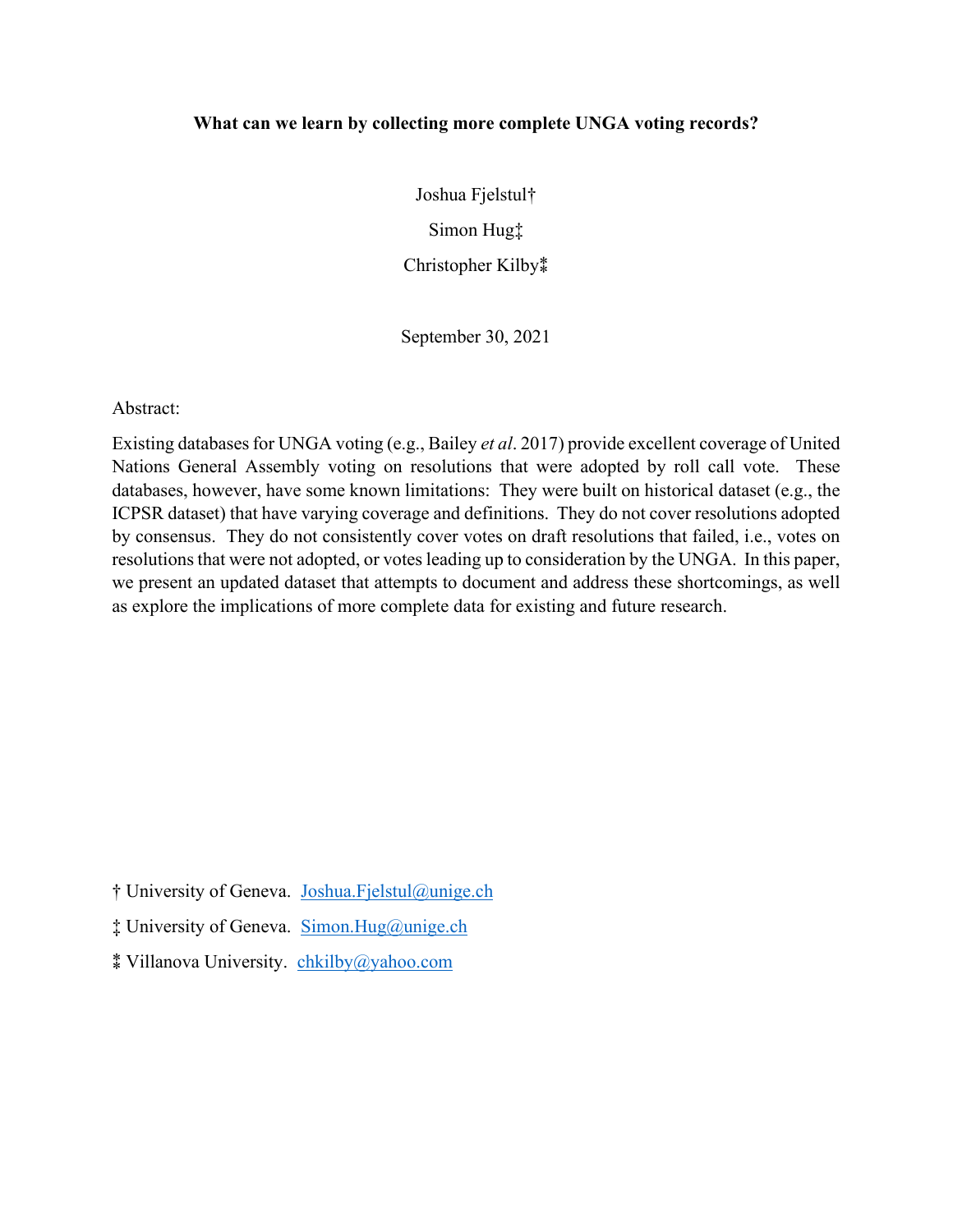#### **I. Introduction**

A wide range of scholars have used United Nations General Assembly (UNGA) voting information for a variety of purposes. Some scholars study the UNGA itself, asking what major shifts in the international order imply for the functioning of the UN and what voting patterns in the UN reveal about such shifts (e.g., Bailey and Voeten 2018; Voeten 2004). Voting is also used to capture alignment between countries, with some asking whether countries trade votes for financial or other material advantages (e.g., Dreher and Jensen 2013, Dreher and Sturm 2012) and others exploring the role of alignment more generally (Alesina and Dollar 2000; Ball and Johnson 1996; Barro and Lee 2005; Dreher and Jensen 2007; Thacker 1999; Wang 1999). According to Voeten (2013), between 1998 and 2013, over 50 published studies use UN voting data; the number of such studies has surely more than doubled since that time.

Apart from studies that seek to understand shifts in behavior at the UN over time, a major reason to use UNGA voting behavior when studying international political economy is that the data are available over a long period of time and for essentially all countries. What exactly should be included in UNGA voting measures has received some attention. Wang (1999) and Thacker (1999) highlight the set of votes that the United States State Department designates as "key votes" to the U.S.; Andersen *et al.* (2006) suggest that differences between alignment on these key votes and on other votes reflect concessions to the U.S. position and hence may be useful for capturing vote buying. Häge and Hug (2016) include measures adopted without recorded roll call votes (e.g., consensus measures) and demonstrate that this can generate important differences in preference similarity measures. Beyond this, relatively little attention has been paid to which decisions go into the making of alignment or ideology indices constructed from UNGA data.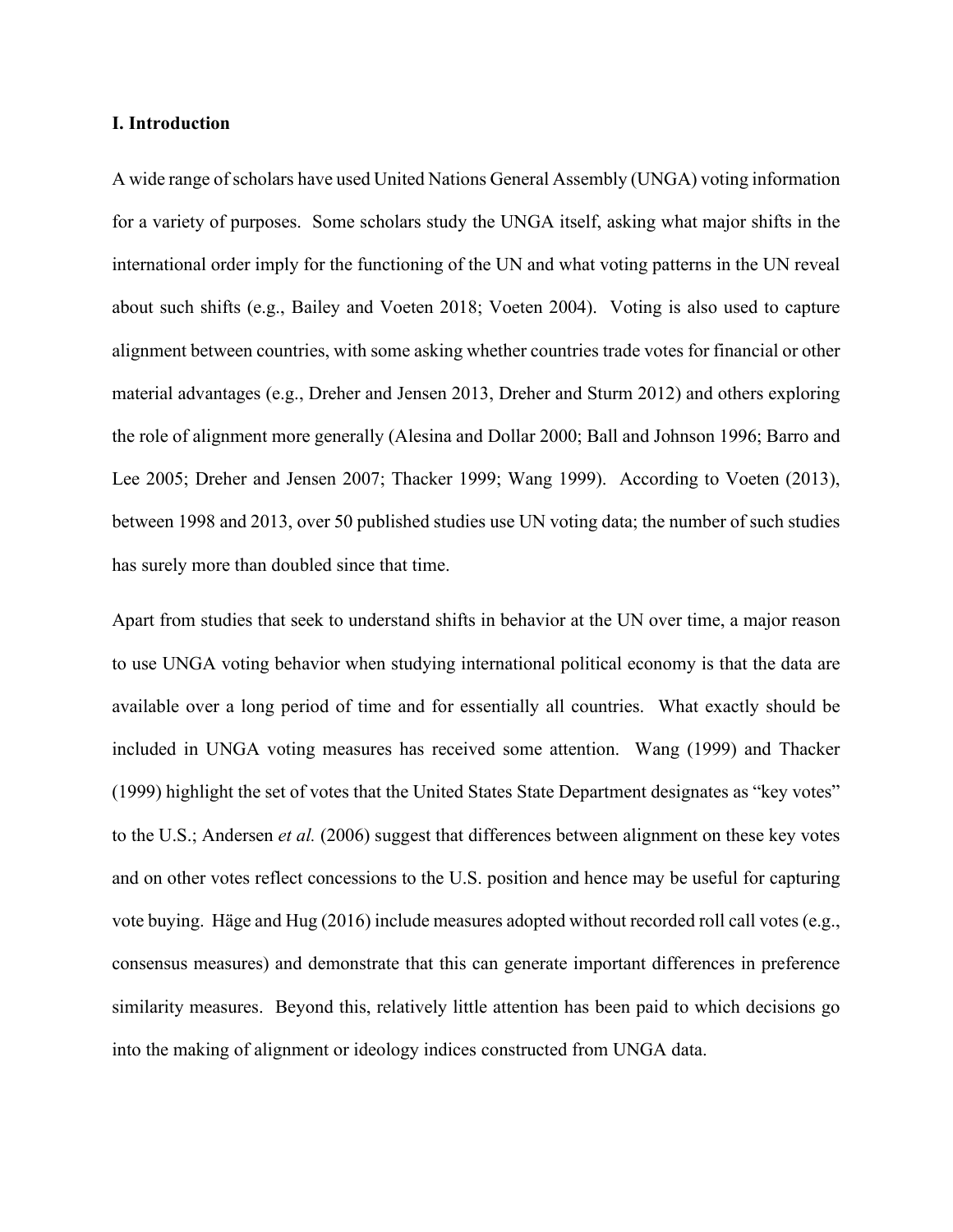The data used in the majority of studies come from one of two main lineages. Some scholars assemble data from the UN website, the current version of which is the United Nations Digital Library. With the exception of a few small errors and omissions, this site provides voting information resolutions adopted by the UNGA. It does not, however, include draft resolutions not adopted (i.e., voted down), nor does it include information on the drafting process, such as committee decisions, amendments, and paragraph votes. The second lineage builds on a dataset developed by generations of scholars, most recently under the direction of Erik Voeten. These data include some draft resolutions not adopted, as well as some amendment and paragraph votes. While this dataset is richer than that directly available from the UN Digital Library, it reflects its history of successive stewardship with varying definitions of coverage.

Our paper presents an attempt to construct a broader, deeper, and more internally consistent set of data on decisions at the UNGA. We draw on UN records (the UN Digital Library, UNGA session indices, and UNGA minutes) as well as early ICPSR data to construct a new dataset with more clearly defined inclusion criteria and broader, more consistent coverage. The paper first describes the existing datasets (identifying both strengths and shortcomings). We then present our data collection methodology in detail. Next, we compare the resulting dataset with the two alternative datasets, highlight differences session-by-session and also at the individual vote level. We then present several replication studies to demonstrate the impact of using a more consistent and complete dataset for constructing measures of alignment and similarity. The paper concludes with a summary and observations for future research.

#### **II. Existing datasets**

In order to situate and characterize the various existing datasets on voting in the UNGA, it is useful to start with clear definitions of the various ways in which the UNGA makes decisions related to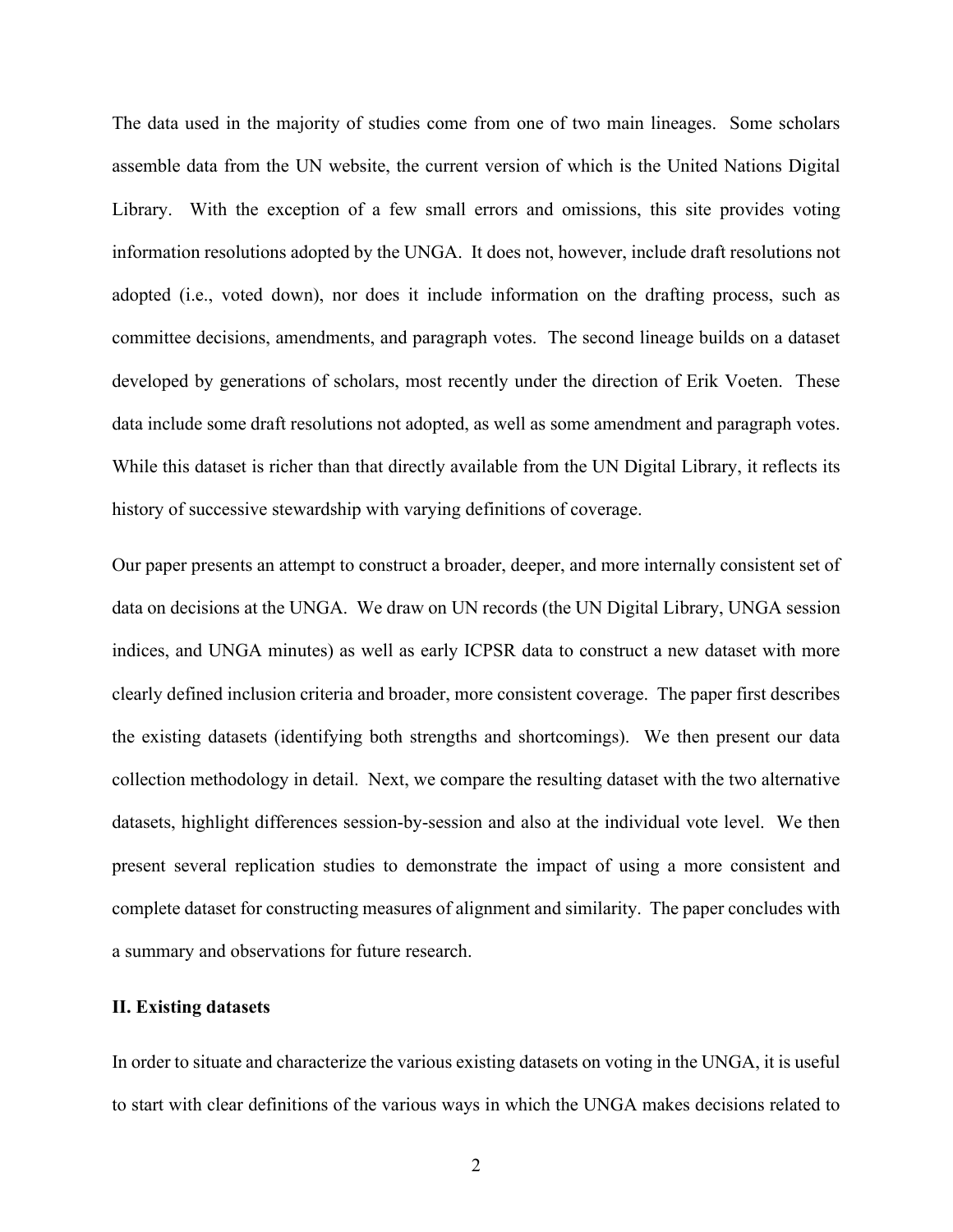resolutions.[1](#page-3-0) Bailey (1960), drawing on the *Rules of Procedures of the UNGA*, identifies several decision-making methods, to which he adds to additional ones that are not explicitly envisioned but used extensively. First, voting can take place by show of hands or alternatively by standing  $up.^2$  $up.^2$  In either case, final tallies of the yes- and no-votes, as well as abstentions, are counted. Alternatively, votes may occur by roll-call in which each member-state delegate is called in alphabetical order to state her vote. In addition to these voting methods in the *Rules of Procedures*, Bailey (1960, 154) identifies two more used in practice: decision by acquiescence and voting by mechanical means.<sup>[3](#page-3-2)</sup>

For votes using the first two methods (hand or stand), the minutes of the UNGA (and other sources provided by the UN, e.g., the digital library) information on the number of yes- and no-votes, as well as abstentions, is available. This information is also available for the votes based on roll-call votes; in addition, information on each member-states delegate's voting decision appears in the minutes and is reported on various UN websites. As one of the method not envisioned by the *Rules of Procedure* according to Bailey (1960, 154), namely mechanical voting, can be used both for roll-call votes and votes by "show of hands" (or standing), information on voting decisions by delegates may be available for some "mechanical votes" but not for others. The other method not explicitly mentioned in the *Rules of Procedure* (even today) is the decision by acquiescence.

<span id="page-3-0"></span> $1$  Thus, we do not discuss other decisions reached in the UNGA, like elections etc. For a fuller discussion of these methods of decision-making see Bailey (1960, 151ff). It is useful to note that Bailey (1960) separates this presentation of decision-making procedures from decisions on the agenda (see also below).

<span id="page-3-1"></span> $2$  On this latter option, Bailey (1960, 152) states: "I know of no case in which the Assembly or one of the committees has actually used this method."

<span id="page-3-2"></span><sup>&</sup>lt;sup>3</sup> While Bailey (1960) provides a detailed discussion of these voting methods in place at the time of writing, it is useful to note that the only substantive difference to the current *Rules of Procedure* (see https://www.un.org/en/ga/about/ropga/plenary.shtml, accessed September 30, 2021) concerns the explicit reference to votes by "mechanical means."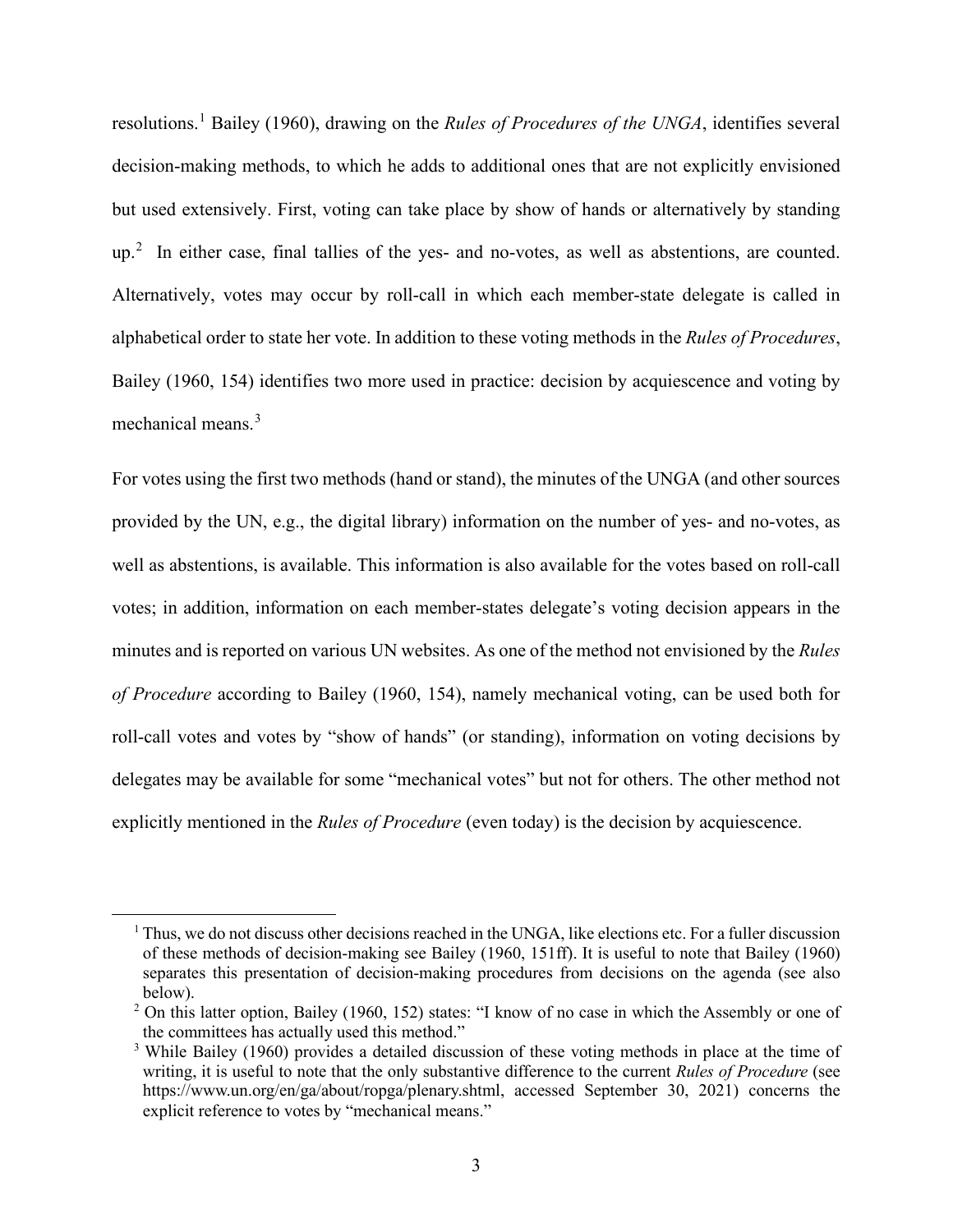The UN itself provides the following characterization

(https://research.un.org/c.php?g=98268&p=636558 , accessed September 30, 2021) of voting methods used when resolution-related matter is decided upon in the UNGA:

The majority of General Assembly resolutions are adopted without a vote. If a vote is taken, it can be documented in two ways: either as a recorded vote or as a summary of the result. Only a recorded vote, which must be requested before the voting is conducted, will clearly identify the stand that a Member State took on the issue under discussion. If such a request is not put forth, only the voting summary (i.e., the number of countries which voted for or against a resolution as well as those who abstained) will be made available, without identification of how an individual Member State voted.

Based on this, for instance, the UN Digital library provides for every resolution adopted in the plenary of the UNGA the information whether it was adopted in a recorded (i.e., roll-call) or unrecorded (i.e., show of hands and by standing, respectively the corresponding mechanical vote) vote, or adopted without a vote (by acquiescence in Bailey's (1960, 152) terms). This is also the way in which Hovet (1960, 14f) and Peterson (2005, 54) categorize the voting methods, and we will rely on it as well to characterize the existing datasets on UNGA voting.

With these concepts established, we turn to existing datasets. The Inter-University Consortium for Political and Social Research (ICPSR) datasets originated with a 1967 study of UN roll call voting by Charles Wrigley. The ICPSR provides updated versions of this data, first drawing on U.S. State Department records and then validated with UN official records. As a result, there are multiple archived datasets that are based on different inclusion criteria. The most comprehensive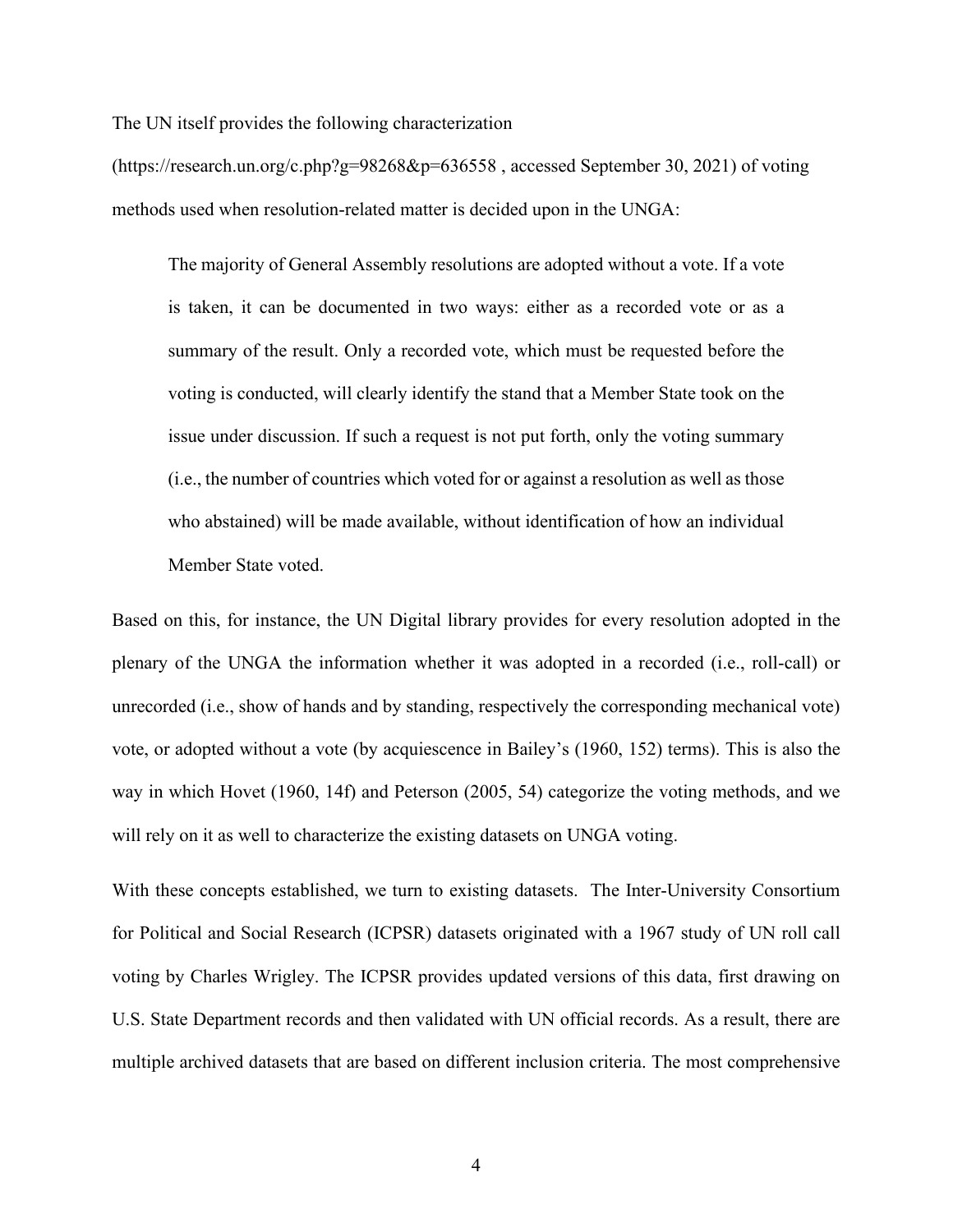one contains all recorded votes from plenary meetings for the first 26 sessions of the UNGA.[4](#page-5-0) Three additional datasets provide the same information based on the identical selection criteria for the  $27<sup>th</sup>$ ,  $28<sup>th</sup>$ , and  $29<sup>th</sup>$  plenary sessions. Eleven additional datasets cover plenary sessions 30 to 40, but only report recorded final passage votes on draft resolutions (excluding other recorded votes). An additional dataset covers the first five special and emergency special sessions; this dataset contains again information on all recorded votes, whether on draft resolutions or on resolutionrelated matters or on other business. This same file also contains the same information on recorded votes from five sessions that were joint meetings of more than one of the main committees. These include one joint session of committees 1 and 6 and four joint sessions of committees 2 and 3. Finally, for the first 20 UNGA sessions there are also six datasets covering the recorded votes having occurred in the six main committees (meeting individually rather than jointly). It is important to note that these main UNGA committees are all committees of the whole (see Peterson 2005, 60).

These datasets were subsequently updated and corrected by Kim and Russett (1996) and Gartzke and Jo (2006) for their respective studies drawing on recorded votes at the UNGA.

Erik Voeten and collaborators built on ICPSR data through 1984 (with corrections derived from Gartzke and Jo (2002) and Kim and Russet (1996)) to extend the dataset by drawing on the United Nations Bibliographic Information System (UNBIS) and various official documents. Nonetheless, several holes in the dataset persist. Voeten notes that "ICPSR (and Gartzke/Jo) data miss votes on amendments since 1975, votes on paragraphs since 1978, and votes on unsuccessful resolutions since 1985." Looking at Voeten data (published May 6, 2021), these data remain incomplete. No

<span id="page-5-0"></span><sup>4</sup> We note already here that a large majority of these votes are on draft resolutions and related matter, but also includes votes that are not related to any draft resolution debated by the UNGA.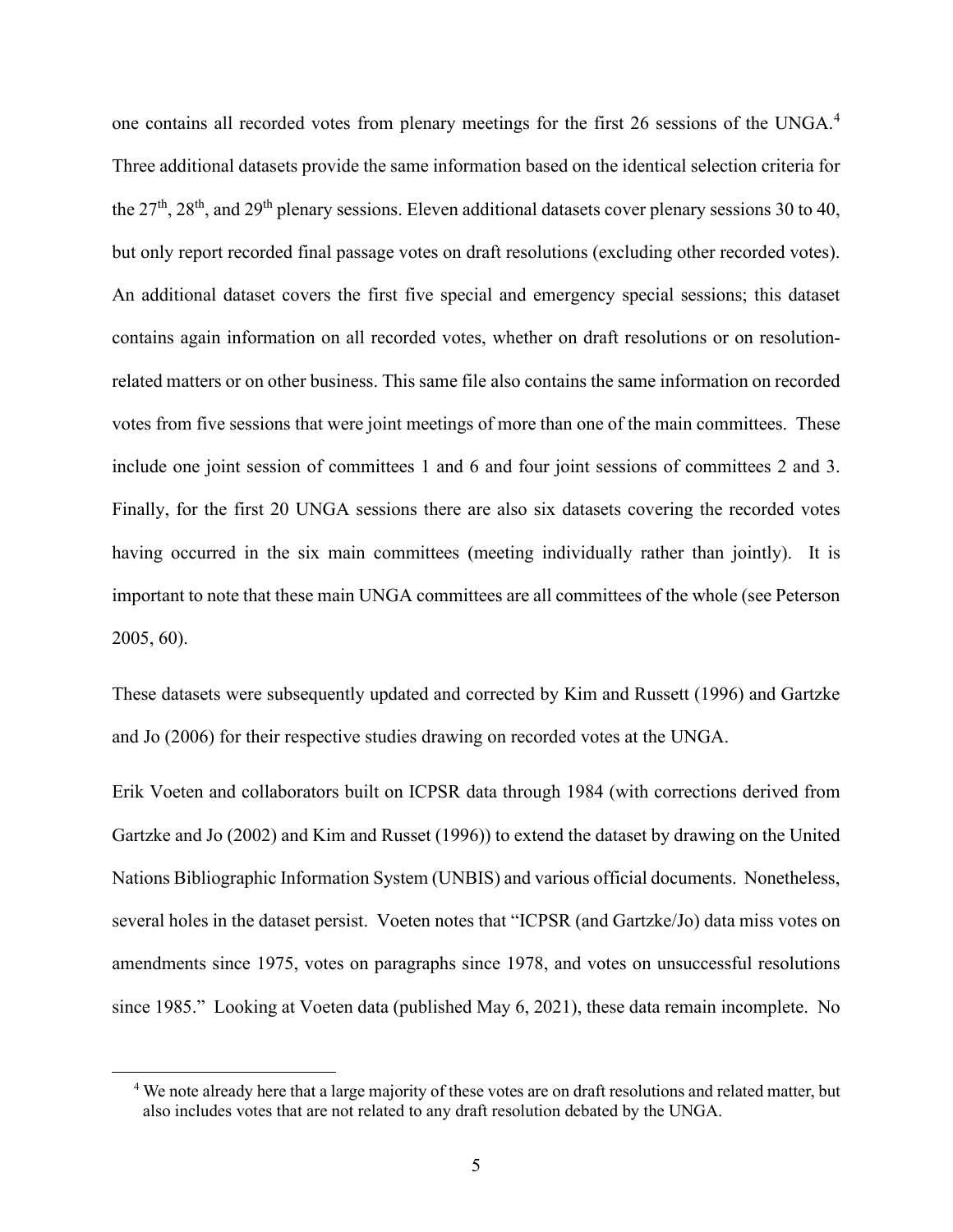amendments are reported for 27 sessions since 1974: 1975 (Session 30), 1976 (Session 31), 1980 (Session 35), 1981 (Session 36), 1984-1996 (Sessions 39-51), 2003 (Session 58), 2005 (Session 60), 2008 (Session 63), 2009 (Session 64), 2013-2015 (Sessions 68-70), and 2018-2020 (Sessions 73-75). In addition, for the years after 1975 that do report amendment votes, amendments account for 1.5% of all votes; for comparison, prior to 1975, they account for 17% of all votes. This suggests that even for sessions covered after 1974, not all amendments have been identified. Repeating this analysis with paragraph votes, the percentage of paragraph votes drops notably after 1975 (Session 30), with no paragraph votes recorded for 18 sessions since 1978 (1985-1996 (Sessions 40-51), 2013-2015 (Sessions 68-70), and 2018-2020 (Sessions 73-75)). There is good coverage for 1997-2012 (Sessions 52-67) and 2016-2017 (Sessions 71-72). Using a simple majority rule for passage, the Voeten data show no failed resolutions, amendments or paragraph votes between 1975 (Session 30) and 1996 (Session 51), as well as scattered years since then, including a number of years that also list no amendment votes (2003, 2005, 2013-2015, and 2018- 2020). While failed resolutions have become less common, this pattern still suggests that a second look at the data is warranted.

Discuss Hug data, too.

#### **III. Data collection strategy**

datasetWe start our data collection process by developing a clear set of inclusion criteria. First, we only include resolution-related decisions in the General Assembly, and therefore exclude decisions on procedural issues that cannot be tied to a particular resolution. For instance, we would not include a decision on a motion with respect to the agenda, which occur at the start of each session,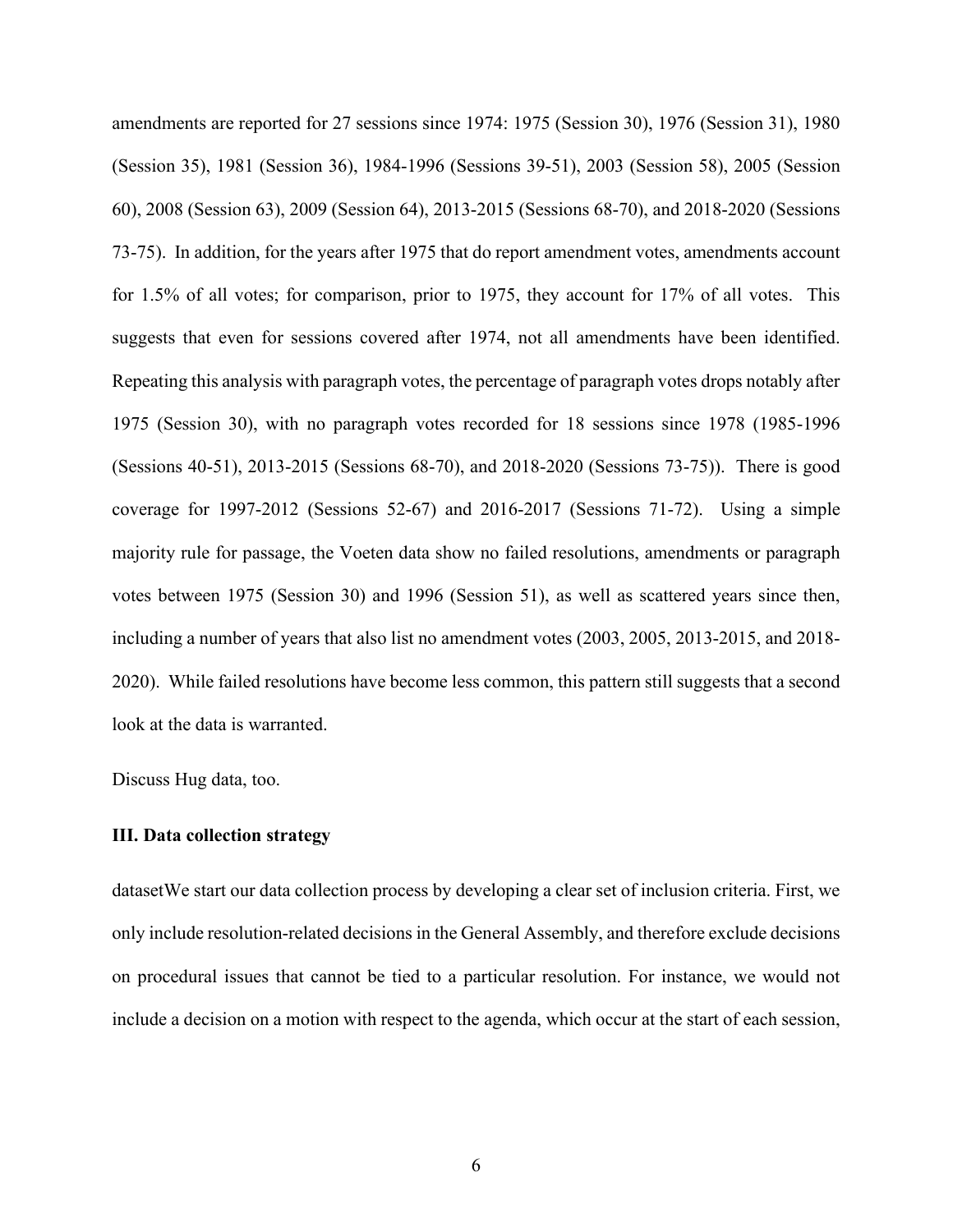while we would include a motion to adjourn during the discussion of a resolution.<sup>[5](#page-7-0)</sup> Resolutionrelated decisions fall into four categories: decisions on the final passage of a resolution; decisions on amendments to draft resolutions; decisions on paragraphs or other sub-components of draft resolutions, which are also called separate votes; and decisions on procedural motions directly related to a resolution. [6](#page-7-1)

We do not currently include decisions in meetings of the six main committees. Decisions on resolutions in these main committees are confirmed (or not) in the plenary, so excluding these decisions for resolutions adopted in the main committees eliminates largely redundant information, as the same decisions are made in the plenary. This is, however, not the case with respect to draft resolutions and other items that failed in committee, as these are normally not decided on by the plenary. Thus, in the next iteration of our data collection, we will add information on decisions on approximately 60 negative decisions on draft resolutions.

Second, we include decisions taken without a vote, by a non-recorded vote (i.e., a vote where the total number of yeses, noes, and abstentions is reported, but not each country's vote), or by a recorded vote (i.e., a vote in which each country's vote is reported). We include successful votes and unsuccessful votes.

Third, we cover the period from the start of the first session in 1946 through the end of the 75h session in 2021, including all decisions in the 75 ordinary sessions and all decisions in all special

<span id="page-7-0"></span><sup>&</sup>lt;sup>5</sup> Some of our sources also include the former for some periods, so we provide an easy way to merge them with our data (for researchers also interested in these non-resolution-related votes).

<span id="page-7-1"></span><sup>&</sup>lt;sup>6</sup> Decisions on motions may concern innocuous things, like adjournments, or weightier topics, like declaring a draft resolution as important and thus requiring a two-thirds majority in the final passage vote.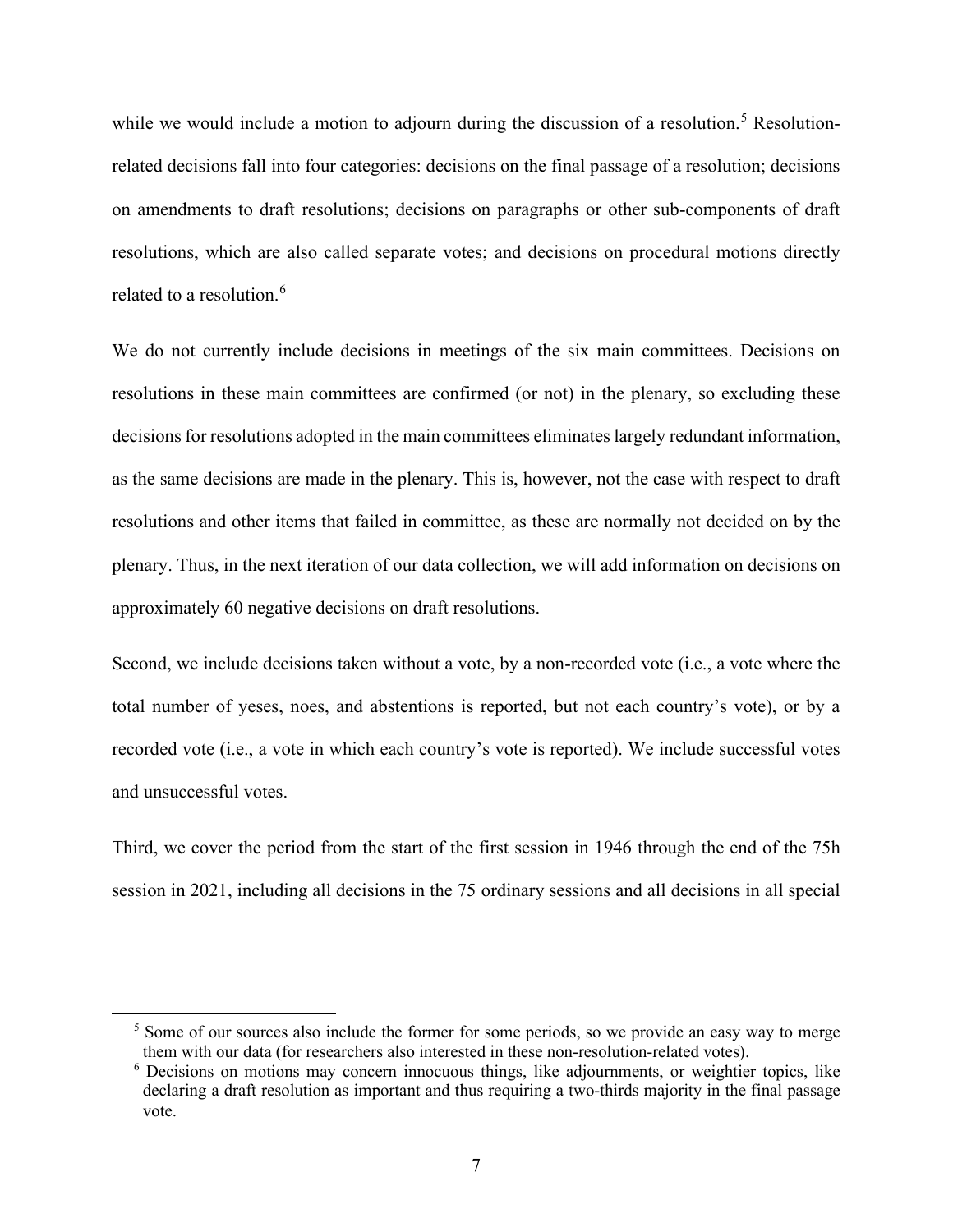sessions and emergency special sessions. We plan to update the data regularly using an automated process. Updates will also be hand-validated before publication to ensure accuracy.

Given our inclusion criteria, there is no single source that we can rely on for all time periods. While the minutes of the UNGA (officially called meeting records) in principle contain all the information we need and are (with a few exceptions) all available electronically either from the UN Official Document System (ODS) or the UN Digital Library, it would be prohibitively expensive, in terms of time and effort, to extract the data we are interested in only from the minutes.<sup>[7](#page-8-0)</sup>

Therefore, we adopt a multi-pronged data collection strategy. For every observation in our data, we report the source and method (e.g., automated parsing, hand-coding) that we use to code the information. For every decision, we report the ID number of the meeting record so users can track down the vote in the minutes if need be.<sup>[8](#page-8-1)</sup> For decisions relating to resolutions that are adopted, we report the resolution ID number and the ID number for the corresponding draft resolution.<sup>[9](#page-8-2)</sup> For decisions relating to draft resolutions, we report the ID number of the draft.

Based on high quality pdfs for sessions 49-75, we scrape and parse the UNGA minutes for these sessions to extract information about all resolution-related decisions, including both decisions taken without a vote and decisions with a recorded vote (note that there are no resolution-related

<span id="page-8-0"></span><sup>7</sup> There are several reasons for this. First, digital PDFs, which are more accurately parsed than scans of paper copies, are only available from around 1994. The quality of the scans for earlier documents varies widely, even within a session. The quality of the OCR done by the UN also varies widely. For some documents, the OCRed text is not usable. Even with the best-available tools, OCR is more accurate for some documents than others. Second, the format of the minutes changes periodically and some documents are more structured, in terms of their formatting, than others. Consequently, it is easier to accurately extract information on resolution-related decisions from the minutes for some periods than for others.

<span id="page-8-1"></span><sup>&</sup>lt;sup>8</sup> Meeting record ID numbers are in the format  $A/PV.$ # or  $A/\#PV.$ #, depending on the session.

<span id="page-8-2"></span><sup>&</sup>lt;sup>9</sup> Resolution ID numbers are in the format  $A/RES/H$  or  $A/RES/H/H$ , depending on the session.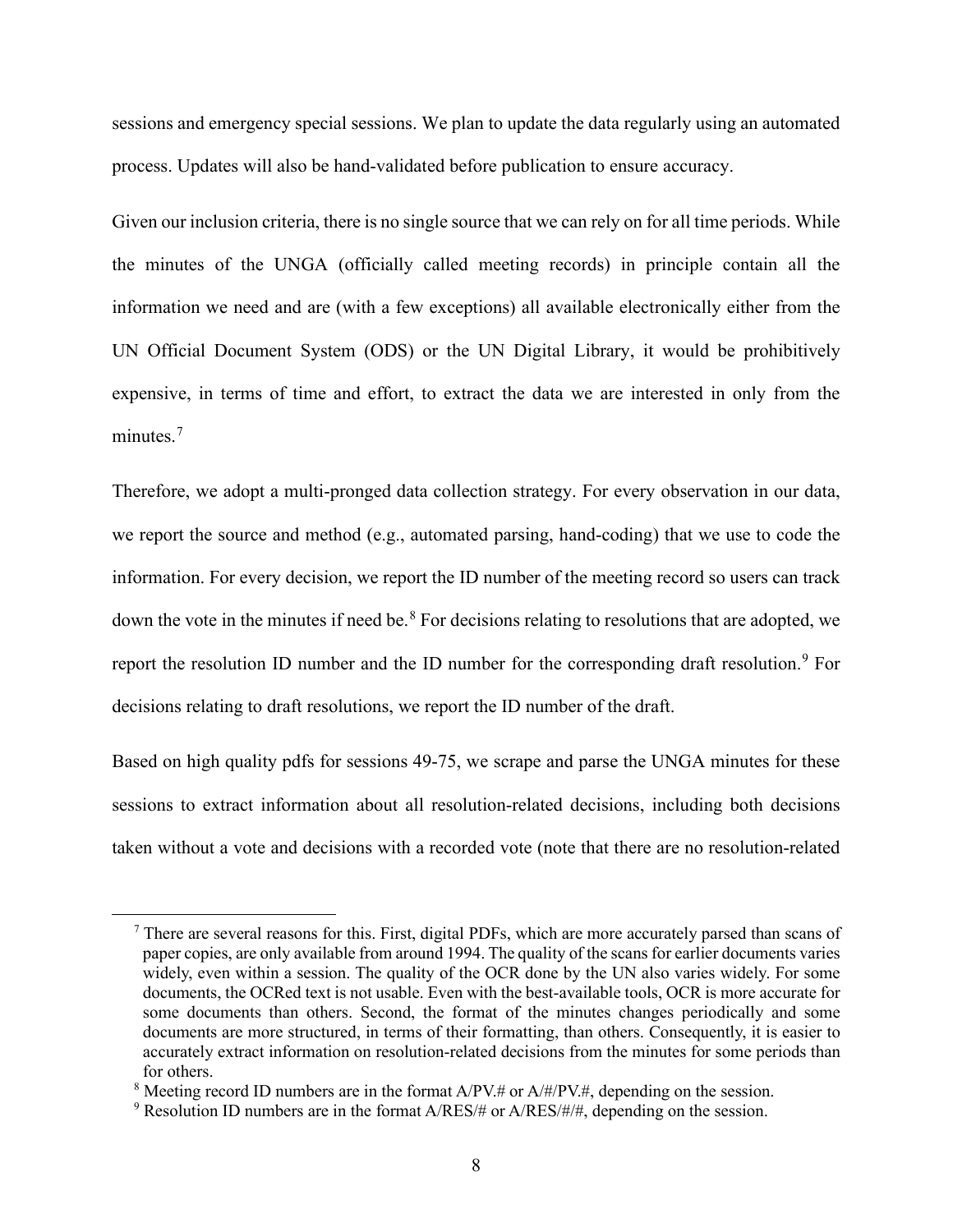decisions take by a non-recorded vote during this period). The data on recorded votes include how each country voted.<sup>[10](#page-9-0)</sup>

Future updates to the data will rely on the minutes (as all the information we need is available there). The minutes-based data on final passage recorded votes will also be cross-checked against UN Digital Library data on final passage votes (see below) to ensure accuracy. By cross-validating final passage votes that we exact from minutes, we can be more confident that we also accurately extract amendment, motion, and paragraph votes from minutes. None of the latter votes are available from other sources but fortunately their format in the minutes matches that for final passage votes.<sup>[11](#page-9-1)</sup> See appendix for details on the process we use for automated scraping of data from minutes.

Second, we use vote data from the UN Digital Library, which has (almost) complete voting records for all resolutions that are adopted by the General Assembly (sessions 1-75) that indicate whether the resolution was adopted without a vote, adopted with a non-recorded vote, or adopted with a recorded vote. If the resolution is adopted with a recorded vote, the UN Digital Library record for that resolution also includes information about how each country voted. We scrape the countrylevel vote data for recorded votes and use this source for all final passage votes. For sessions 49-

<span id="page-9-0"></span> $10$  We can cleanly and accurately extract the text of the minutes that are available as digital PDFs (i.e., PDFs that do not require OCR). Digital PDFs are consistently available starting with the 49<sup>th</sup> session. There are a small number of meeting records in sessions 49-75 that are note available as digital PDFs. When these minutes contain votes, we code them by hand.

<span id="page-9-1"></span> $11$  For this purpose, we developed a parsing algorithm in R that extracts the relevant information for all minute formats used in sessions 49-75. The entire process, from downloading the minutes to the creation of the final data, is fully automated and fully replicable. We apply a number of validation checks (see below) at each step of the process to identify parsing errors caused by formatting inconsistencies or errors in the minutes and correct any errors in a replicable way.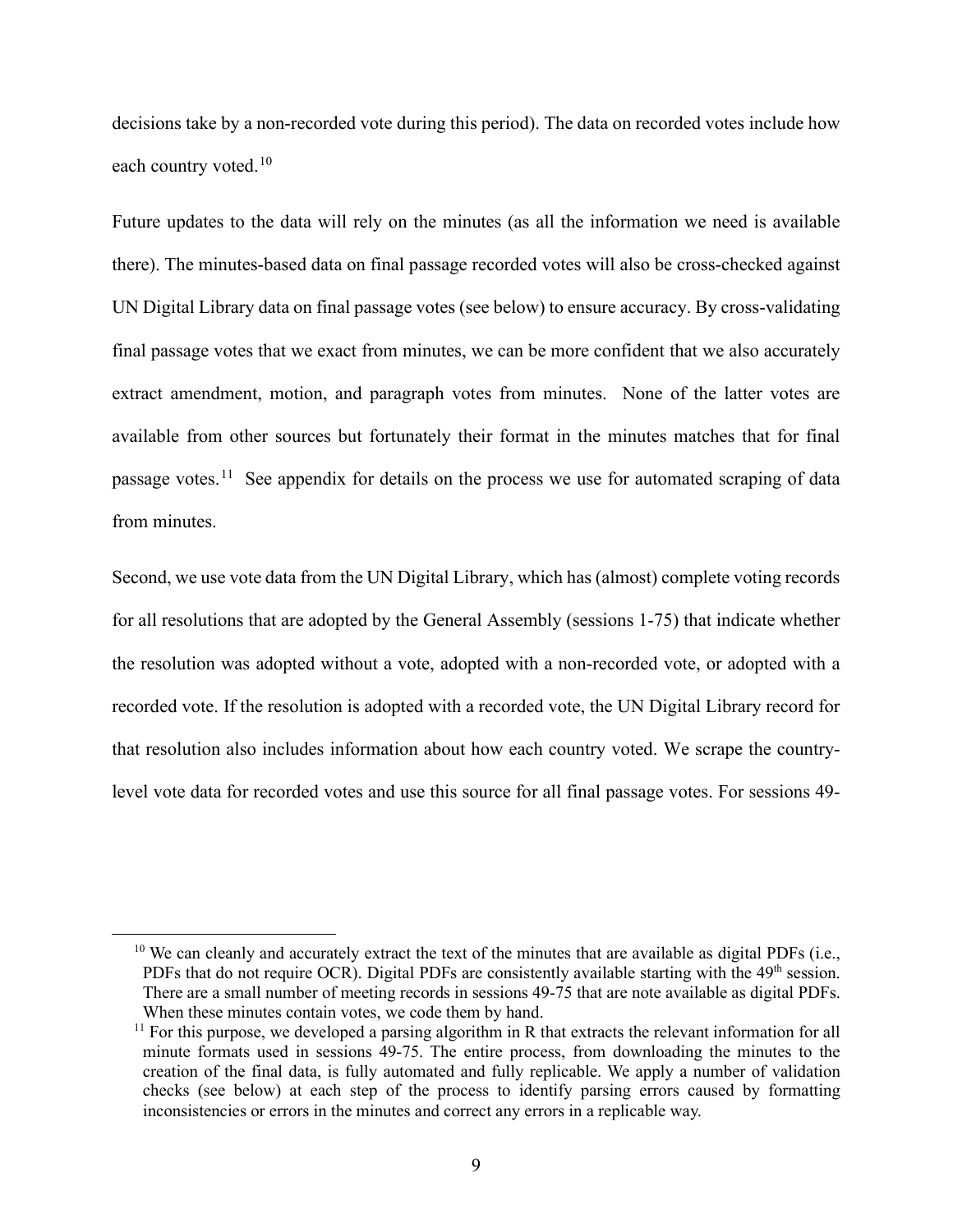75, we use this data to cross-check the data on final passage votes that we extract from the minutes (described above).

Third, we rely on ICPSR datasets for sessions 1-29.[12](#page-10-0) ICPSR data for this period contain (almost) all recorded votes, including final passage votes and non-final passage votes (votes on amendments, votes on motions, and paragraph votes).<sup>[13](#page-10-1)</sup>

Fourth, since the ICPSR data only covers recorded votes, we hand code all resolution-related decisions in sessions 1-48 that were adopted by an unrecorded vote (e.g., by a voice vote or a show of hands) or that were adopted without a vote.<sup>[14](#page-10-2)</sup>

Finally, using the indices to proceedings of the UNGA, we identify all resolutions that failed in ordinary, special, or emergency special sessions. For all such votes that are recorded votes, we collect the country-level vote data by hand from the minutes, provided they are not already covered in the ICPSR data.

We validate the data by cross-checking information available from multiple sources. We also check for internal consistency where possible. All corrections that we make to the data we extract from the minutes or the data we scrap from the UN Digital Library (which are both automated processes) are done via an R script so the entire process remains fully automated and fully replicable. For details on the validation process, see the appendix.

<span id="page-10-0"></span> $12$  The ICPSR archive contains voting data for sessions 1-40, but the inclusion criteria changed with session 30. Starting with that session, ICPSR data only include information on recorded final passage votes that led to the adoption of a resolution.

<span id="page-10-1"></span><sup>&</sup>lt;sup>13</sup> We identified five final passage votes on resolutions not covered in the ICPSR data and add these. In addition, the ICPSR data also contains recorded votes on things that are not related to resolutions. In line with our inclusion criteria, we remove these votes from the ICPSR data. For researchers interested in these votes, we provide a way to add them to our dataset.

<span id="page-10-2"></span> $14$  For sessions 49-75, we automatically extract this information from the minutes, as described above, and validate it.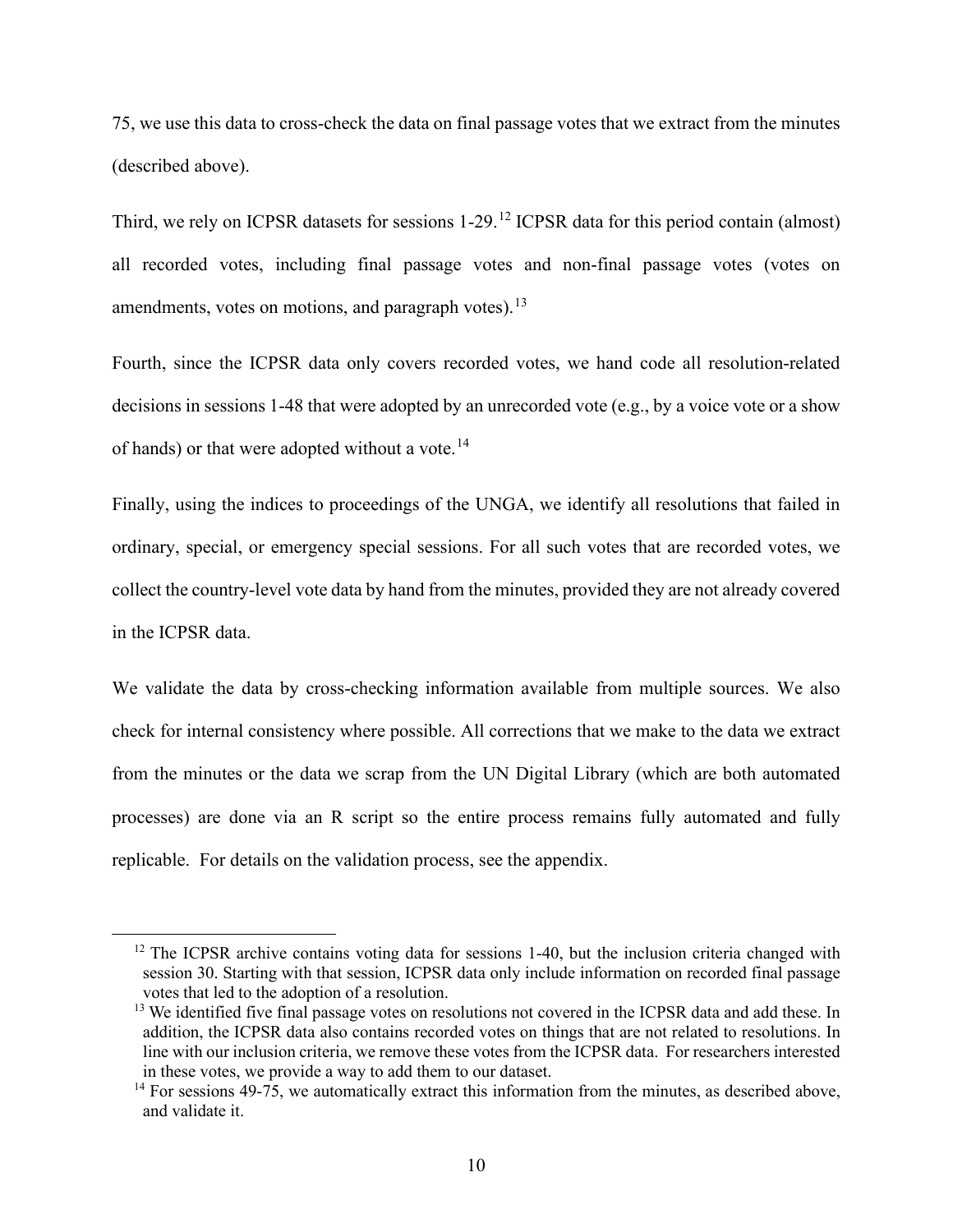#### **IV. Comparative descriptors**

In this section, we compare our data to existing UNGA voting data collections, chiefly that provided by Bailey *et al*. (2017). For this dataset, we use the file "UNVotes.csv" file on Erik Voeten's Harvard Dataverse page, dated May 6, 2021, which contains raw vote data for UNGA sessions 1 to 75. This data file contains votes on resolutions, amendments, and paragraphs; these include both cases where the measure passed (the "yes" vote tally exceeds the "no" vote tally) and where the measure failed (the "yes" vote tally does not exceed the "no" vote tally).<sup>[15](#page-11-0)</sup>

Figure 1 provides a comparison of the number of recorded plenary votes per UNGA session in the Voeten dataset (top panel) and our dataset (FHK; bottom panel) broken out by amendment, paragraph, and resolution categories.

<span id="page-11-0"></span><sup>&</sup>lt;sup>15</sup> For measures designated as important, a two-thirds majority is needed for passage. Since the Voeten data do not indicate which items were important, we use a simple majority rule for both datasets for this exercise. UN procedures specify that a tied vote (in some cases after a second try) means the measure does not pass. Also note that Voeten includes motions in the resolutions category so we do the same for this exercise.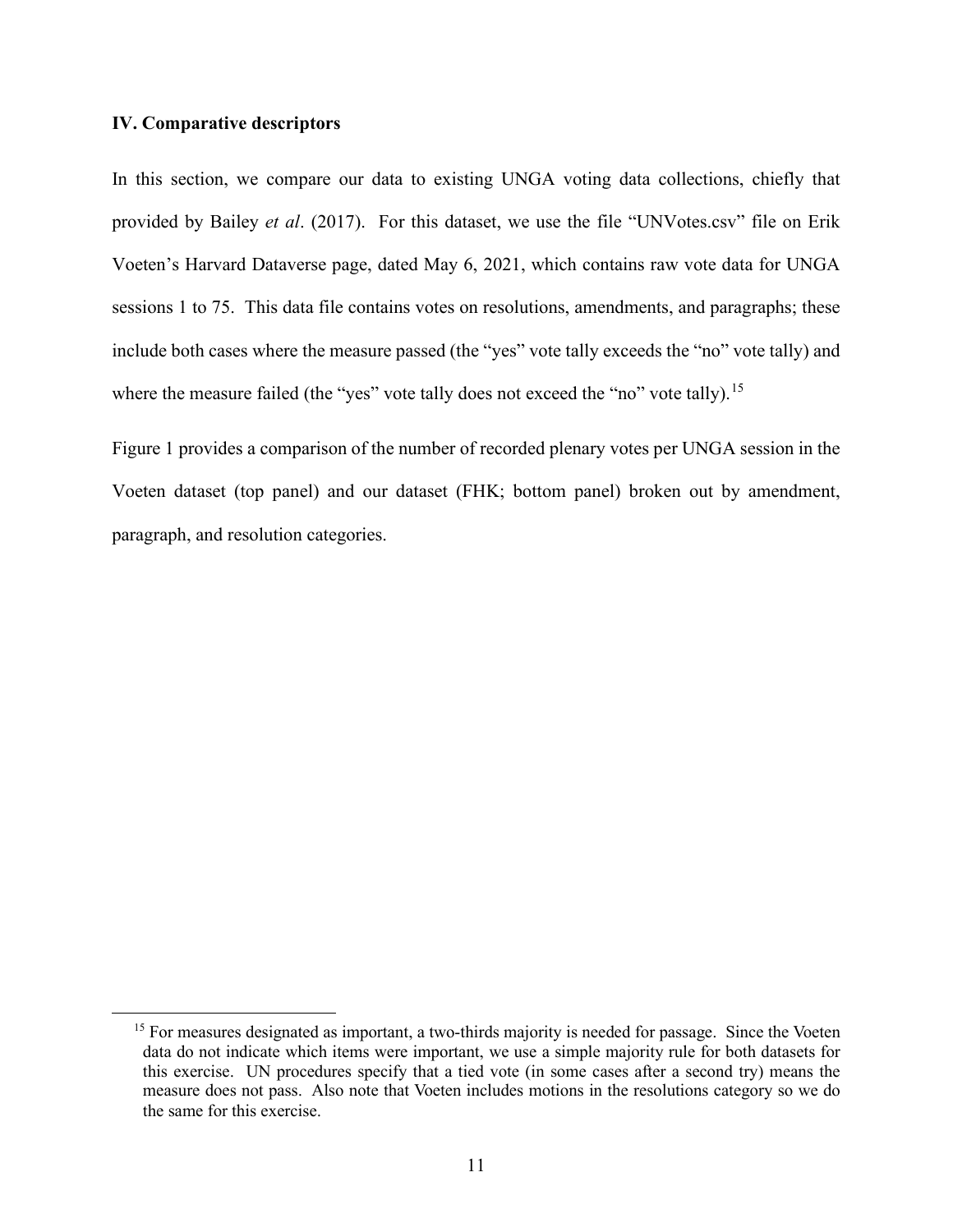

Figure 1: Number of votes by data source

Before examining this figure in detail, it is important to note that differences between the two panels likely *understate* differences between the two datasets. This level of aggregation (simple vote counts by session) may hide cases where there are both too many and too few votes. For example, a dataset might include duplicate entries for one vote and no entry for another vote. See Appendix for a non-exhaustive list of such examples. Nonetheless, this comparison is useful because it provides an overview free from too many details.

We start by noting similarities between the two datasets. Both show a bimodal distribution of votes before the 19<sup>th</sup> session, and both show the effects of a Soviet strategy to block UN action in 1964 (the  $19<sup>th</sup>$  session). Both show a subsequent rise in reported voting activity, peaking around the 39th session. Finally, both show a drop in recorded amendment votes in the second half of the period covered.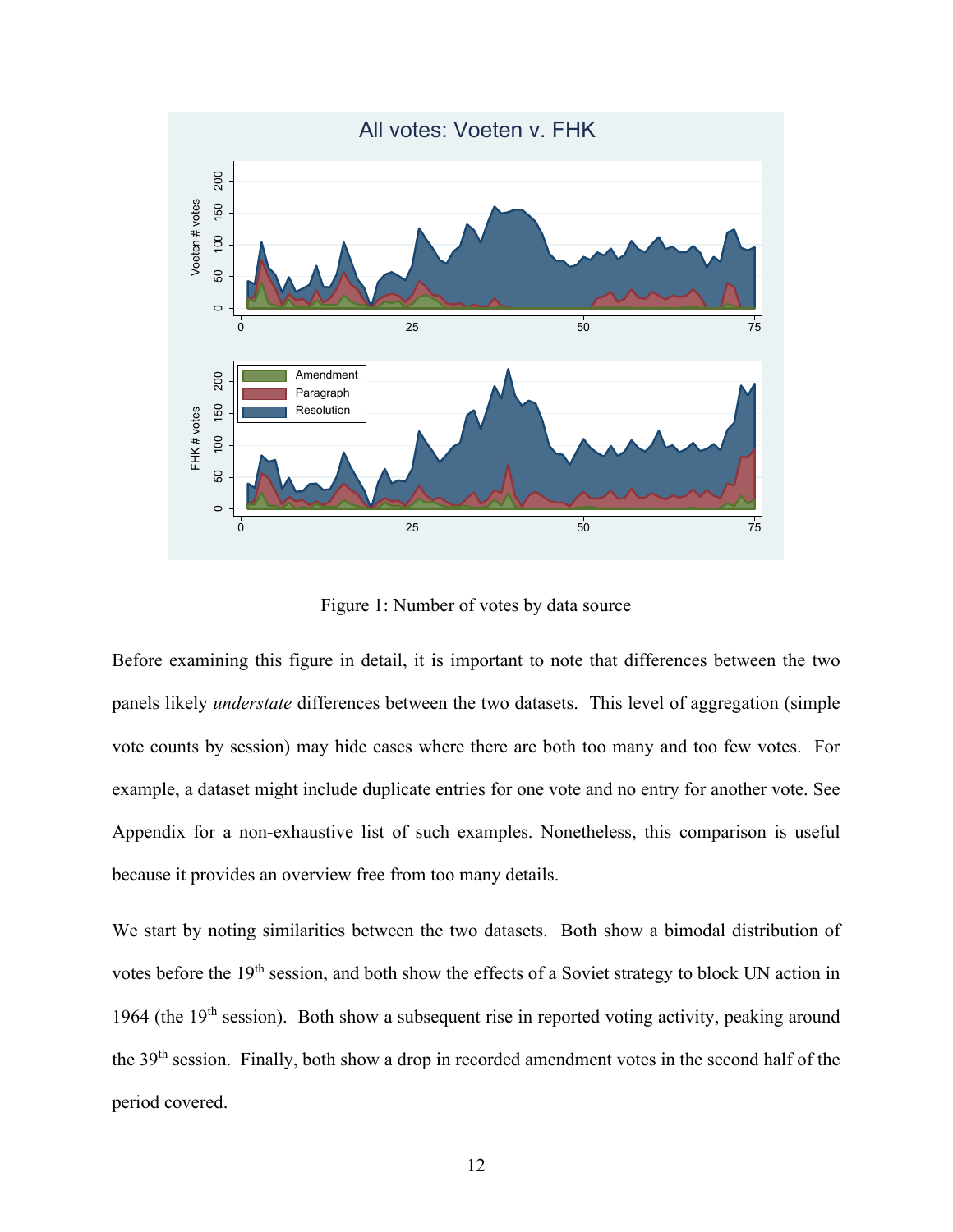Turning to differences, recorded amendment votes are completely absent in the Voeten data between sessions 39 and 51 whereas we find 40 recorded amendment votes in this period. More generally, for the first 29 sessions Voeten generally records more amendment votes than we do (an average of 9.7 per session as compared with 6.4 per session, with the greatest difference in session 3 with 41 amendments as compared to 26). This pattern reverses with Voeten recording a total of 20 recorded amendment votes from session 30 to session 70 as compared to 95 over the same period in our data.

For paragraph votes, figures are generally similar up through session 32 then diverge until session 52. During the intervening two decades, the Voeten data report 30 recorded paragraph votes while our data identify ten times that number (311). We again see substantially greater numbers in our data for the last five sessions.

Finally turning to recorded resolution votes, the two series track closely especially when considered in percentage terms. Differences between the two vote counts (totaling 330 votes) account for about 6% of the total number of votes and are not concentrated in a particular time period. Our data report 5430 recorded resolution votes while Voeten finds 5154.<sup>[16](#page-13-0)</sup>

<span id="page-13-0"></span><sup>&</sup>lt;sup>16</sup> Again, for this exercise, we mirror Voeten by combining motion and resolution votes so the number of "resolutions" indicated here is higher than elsewhere.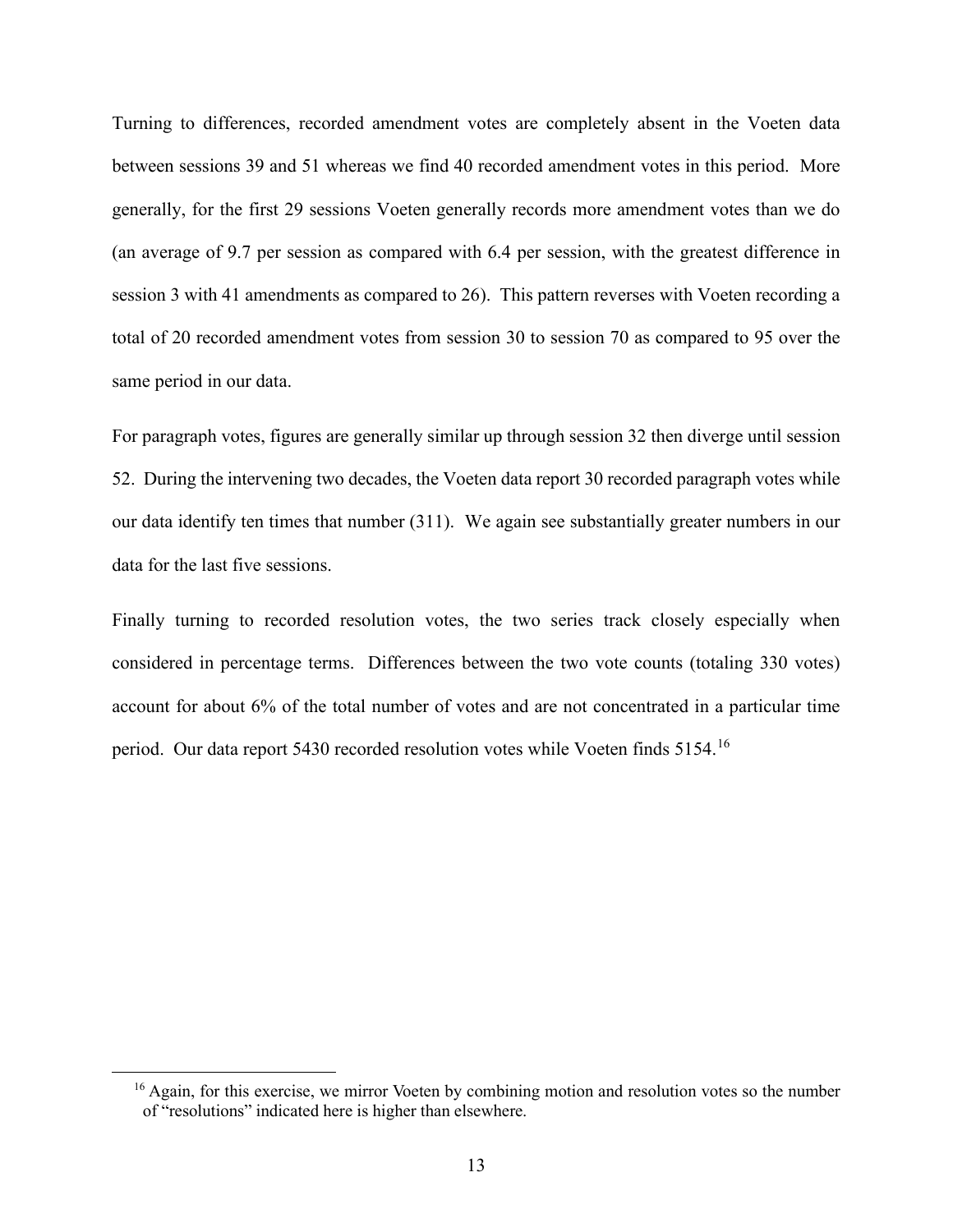

Figure 2: Number of failed votes by data source

The numbers above reflect all recorded votes from UNGA plenary sessions. Next, we focus just on votes where the measure failed to be approved as these are more likely to be missed given the UN reporting system. For consistency across both datasets, we define a failed vote as cases where the number of "no" votes exceeds the number of "yes" votes. Looking first at amendments that failed to pass, the differences are striking. From the 30<sup>th</sup> to the 58<sup>th</sup> session, Voeten reports no failed amendments whereas we find 40 cases. Again at the end of the sample, our data include a substantial number of failed amendments not captured in Voeten's dataset. Overall, our data collection method identifies 60 more failed amendments (149 versus 209), 40% more.

The pattern is somewhat reversed failed paragraph votes; Voeten identifies 99 while we find 79. In general, the Voeten count is higher up through session 30 while our count is generally higher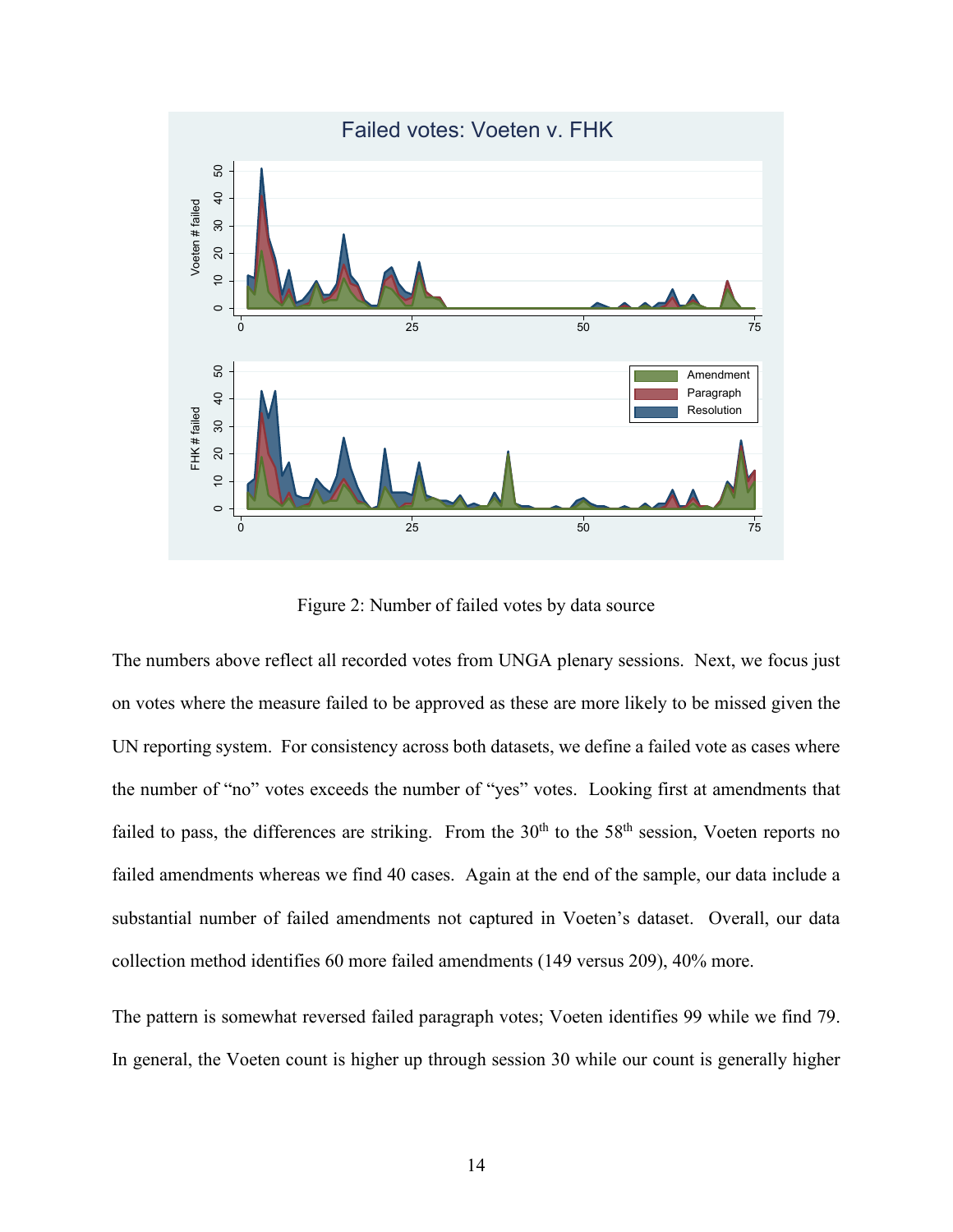after session 62, particular in the last four years when we record 10 failed paragraph votes while Voeten records none.

Finally, we look at resolutions that fail to pass. In total Voeten reports 100 final votes on resolutions that failed to pass; our data include 212. Our data report substantially more failed resolutions before the  $25<sup>th</sup>$  session. We also find a small but steady number between the  $30<sup>th</sup>$  and 50<sup>th</sup> sessions (as well as in recent sessions) where Voeten reports none (all failed motions). Perhaps the most striking aspect of this is that gaps evident in the Voeten data are not present in our data.

## To do:

- Comparison of vote passage margins by session (Voeten v. FHK)
- Smaller examples of differences
- Comparison with UN Digital Library
	- o Repeat figure 1 but without breakdown by vote type
	- o Repeat comparison of vote passage margins by session

## **V. Replication studies**

## TBD

## **VI. Conclusions and future research**

Existing data sets appear to miss important aspects of UN voting. There has been substantial change over time in UN voting patterns. Existing datasets both understate this (e.g., by omitted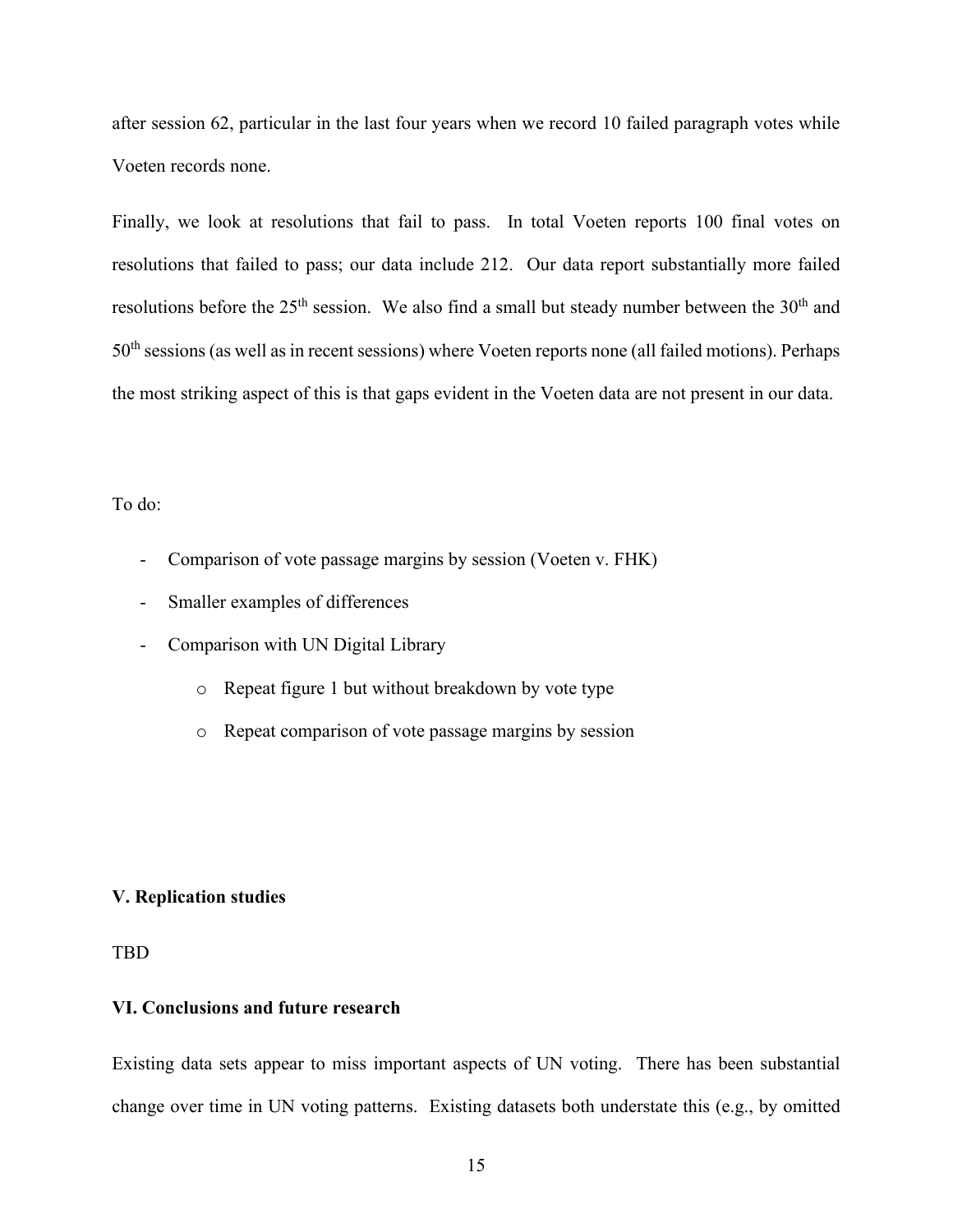failed votes) or overstate this (because their coverage of different vote types is inconsistent over time). These problems run two risks: introducing noise that undermines otherwise statistically significant relationships and introducing apparent changes where none exist.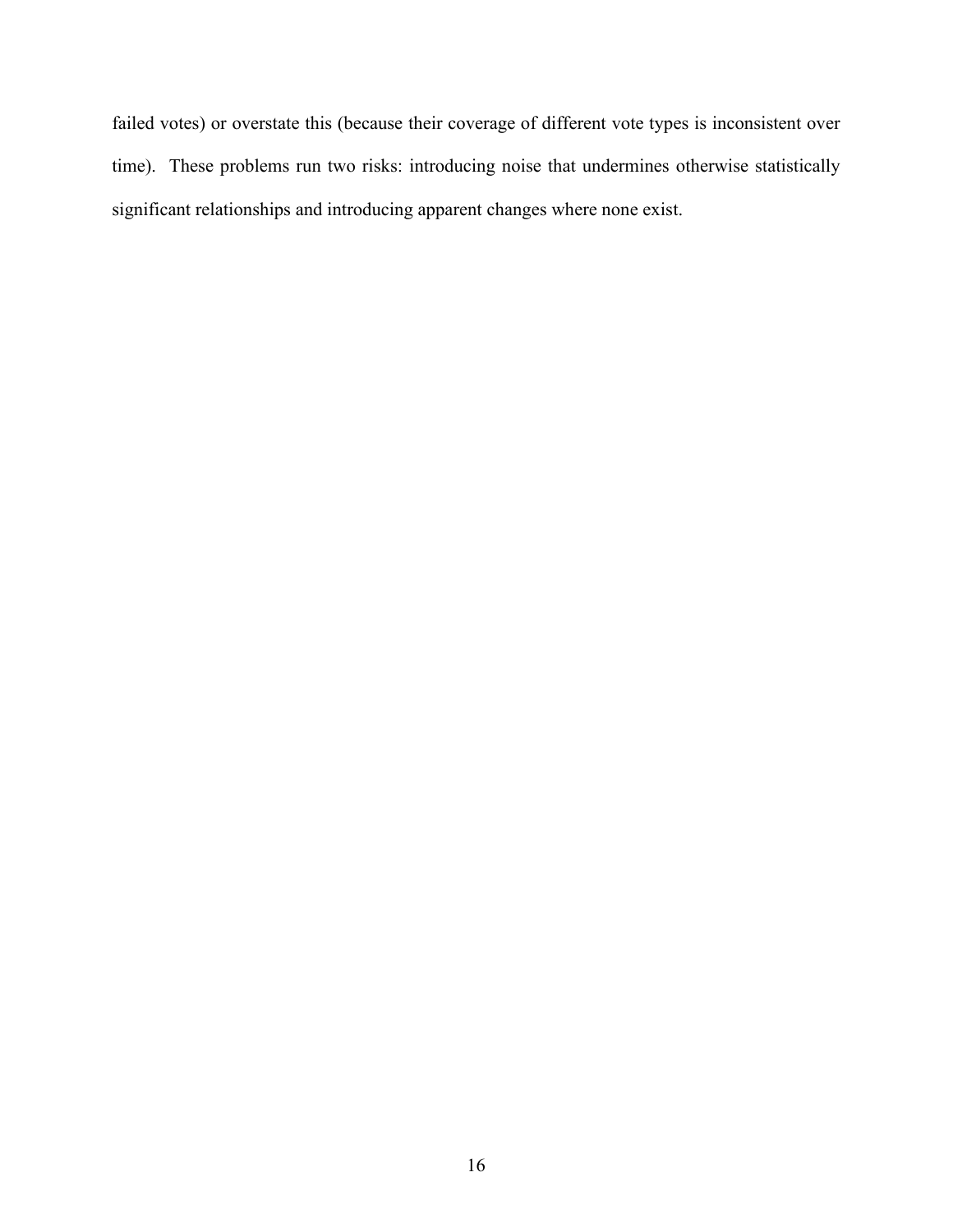## **References**

Alesina, Alberto, and David Dollar. "Who gives aid to whom and why?" *Journal of Economic Growth* 5.1 (2000): 33-63.

Andersen, Thomas Barnebeck, Thomas Harr, and Finn Tarp. "On US politics and IMF lending." *European Economic Review* 50.7 (2006): 1843-1862.

Bailey, Sydney Dawson. 1960. *The General Assembly of the United Nations: A study of procedure and practice.* New York, NY: Praeger.

Bailey, Michael A., and Erik Voeten. "A two-dimensional analysis of seventy years of United Nations voting." *Public Choice* 176.1-2 (2018): 33-55.

Bailey, Michael A., Anton Strezhnev, and Erik Voeten. "Estimating dynamic state preferences from United Nations voting data." *Journal of Conflict Resolution* 61.2 (2017): 430-456.

Ball, Richard, and Christopher Johnson. "Political, economic, and humanitarian motivations for PL 480 food aid: Evidence from Africa." *Economic Development and Cultural Change* 44.3 (1996): 515-537.

Barro, Robert J., and Jong-Wha Lee. "IMF programs: Who is chosen and what are the effects?" *Journal of Monetary Economics* 52.7 (2005): 1245-1269.

Dreher, Axel, and Nathan M. Jensen. "Independent actor or agent? An empirical analysis of the impact of US interests on International Monetary Fund conditions." *The Journal of Law and Economics* 50.1 (2007): 105-124.

Dreher, Axel, and Nathan M. Jensen. "Country or leader? Political change and UN General Assembly voting." *European Journal of Political Economy* 29 (2013): 183-196.

Dreher, Axel, and Jan-Egbert Sturm. "Do the IMF and the World Bank influence voting in the UN General Assembly?" *Public Choice* 151.1 (2012): 363-397.

Gartzke, Erik, and Dong-Joon Jo. *The affinity of nations index, 1946-2002*. New York, NY: Columbia University (2006).

Häge, Frank, and Simon Hug. "Consensus decisions and similarity measures in international organizations." *International Interactions* 42.3 (2016): 503-529.

Hovet, Jr Thomas. *Bloc politics in the United Nations*. (1960) Cambridge, MA: Harvard University Press.

Kim, Soo Yeon, and Bruce Russet. "The new politics of voting alignments in the United Nations General Assembly." *International Organization* 50.4 (1996): 629-652.

Peterson, M.J. *The United Nations General Assembly*. (2005) Abingdon, Oxon: Routledge.

Thacker, Strom. "The High Politics of IMF Lending." *World Politics* 52.1 (1999): 38-75.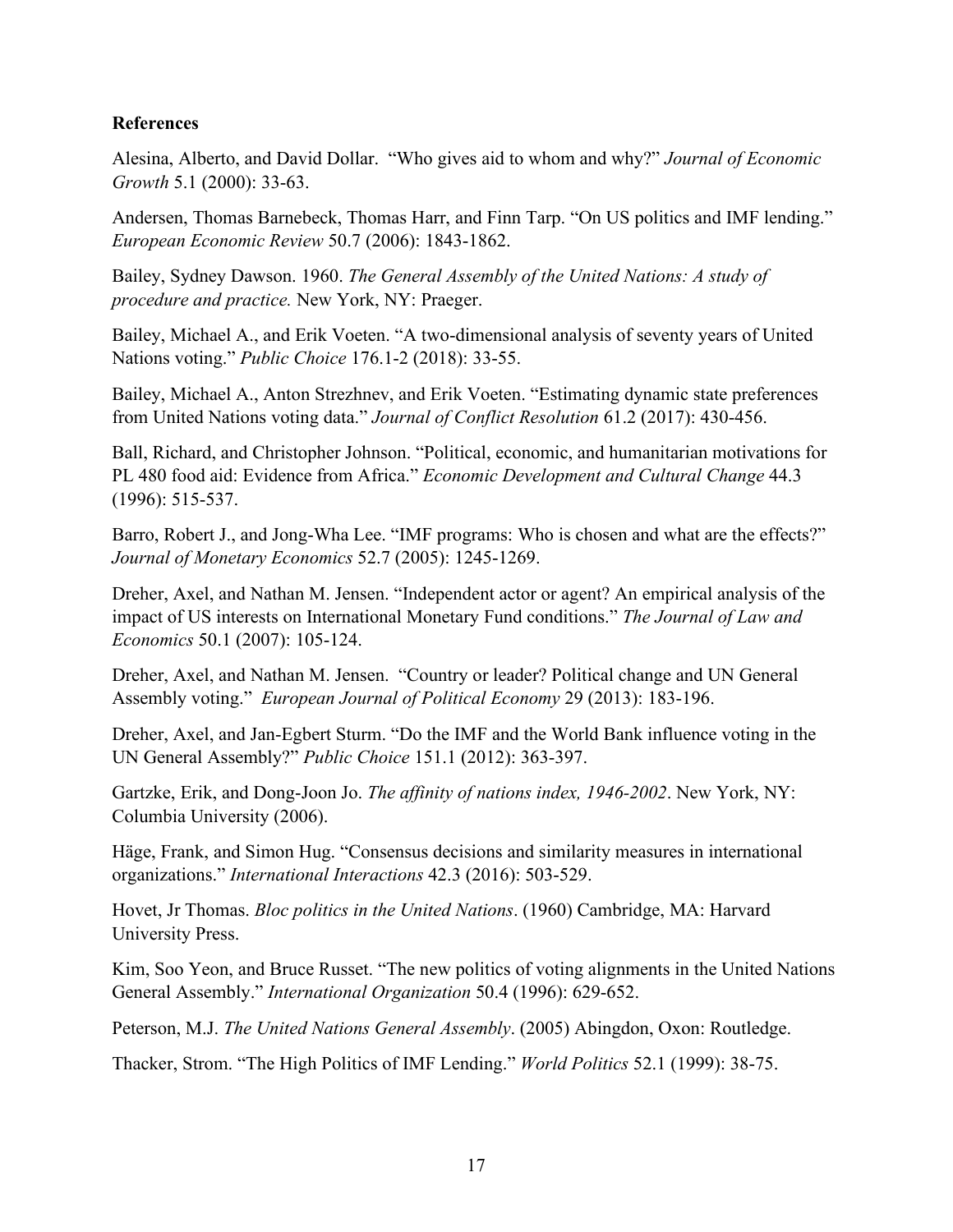Voeten, Erik. "Resisting the lonely superpower: Responses of states in the United Nations to U.S. dominance." *Journal of Politics* 66.3 (2004): 729-754.

Voeten, Erik. "Data and analyses of voting in the United Nations General Assembly." *Routledge Handbook of International Organization*. Routledge, 2013. 80-92.

Voeten, Erik. *Ideology and International Institutions.* (2021) Princeton, NJ: Princeton University Press.

Wang, T. Y. "U.S. foreign aid and UN voting: An analysis of important issues." *International Studies Quarterly* 43.1 (1999): 199-210.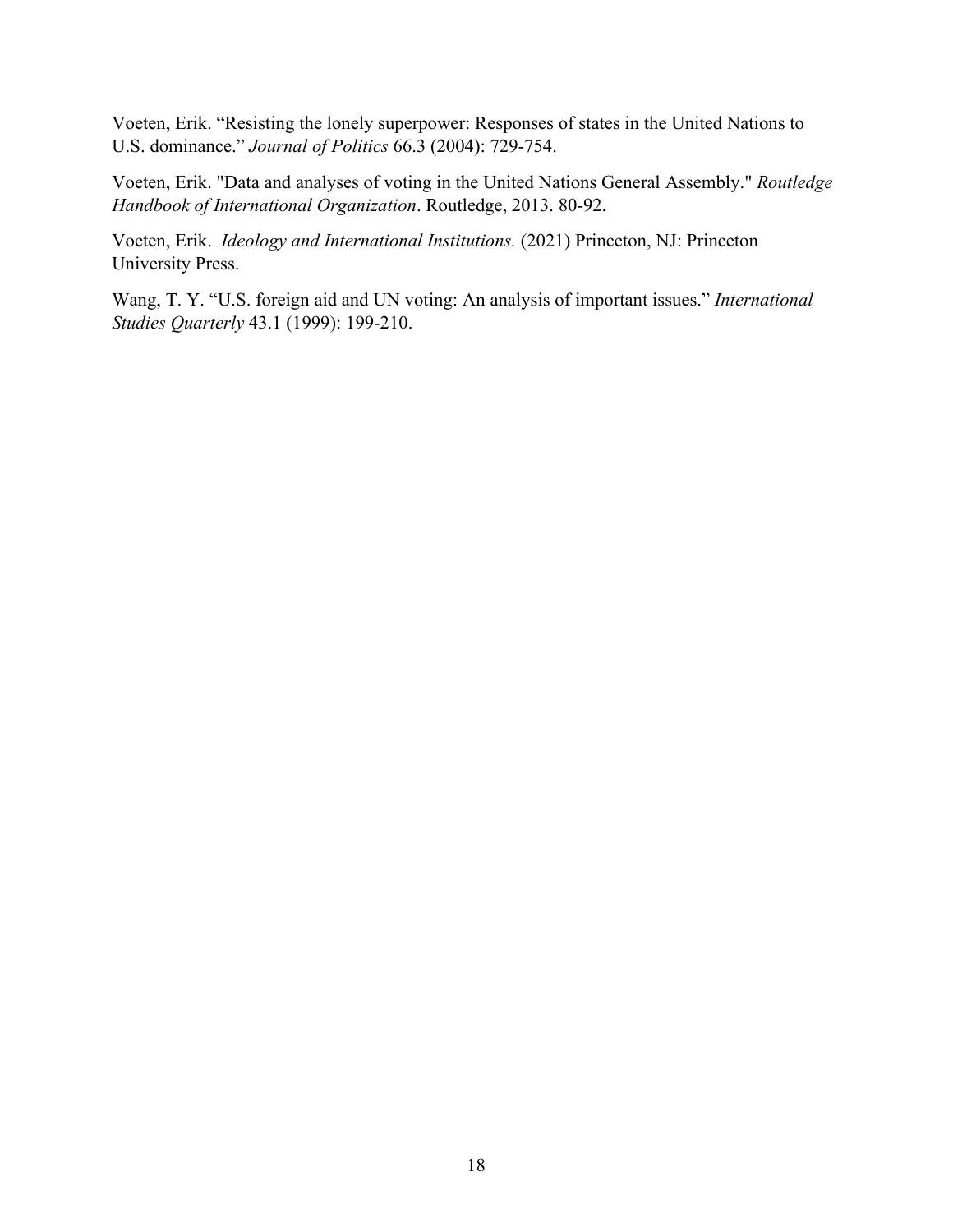# **Appendix**

# Detailed description of methods for scraping data from minutes:

We start by extracting the text of the minutes from the PDF line by line (eliminating the standard two-column format used during this period). We then use the structure and formatting of the minutes (e.g., indentation, italics, bolding) to group these lines of text into three types of items: headings, speech paragraphs, and procedural notes. We code the exact location of each item in the minutes (page, column, and line). We use parsing rules that are broad enough that we do not misscode items with small formatting irregularities (false negatives) but that are also narrow enough to avoid incorrectly including irrelevant text (false positives). We validate this algorithm by hand to ensure it is performing accurately.

The procedural items include, among other things, decisions taken without a vote and decisions taken with a recorded vote. For resolution-related recorded votes, the text of the minutes includes the subject of the vote (the draft resolution number and, for separate votes, the paragraph number), the outcome of the vote (the total number of yeses, noes, and abstentions), and the lists that indicate how each country voted. We also associate each decision with the heading (and agenda item) that it falls under. We extract and clean all of this metadata and make it available for users to include with our country-level vote data for decisions in sessions 49-75 if they are interested in it.

For decisions taken without a vote, we include the text of the question that is put by the presiding officer so users can identify what the decision is about. For recorded votes, we include the procedural text that indicates the outcome of the vote, including the vote totals and whether the vote was adopted (which might not be clear from the totals when a two-thirds decision-rule is being used). We use the lists of countries in the minutes to create country-level vote data. For each country, we use the official UN country name on the day of the vote, which is usually (but not always) the name used in the minutes (as the minutes are inconsistent for some countries). We map these country names to Correlates of War (COW) country codes. Again, for final passage votes, we check our country-level vote data against the data reported by the UN Digital Library.

## Detailed description of data validation steps:

First, for recorded votes and non-recorded votes, we ensure that the number of yeses, noes, and abstentions is equal to the number of voting members less the number of countries recorded as not voting. When there is a discrepancy, we check each source by hand and determine the correct information. As part of this process, we code the official start date (to the exact day) of each member and generate a list of voting members on the day of each vote. For final passage votes, which are available from the UN Digital Library, we ensure that the number of voting members reported in the UN Digital Library metadata matches the number that we calculate (as there are errors in the UN Digital Library metadata).

Second, for recorded votes, we ensure that the vote totals that we have collected from the UN Digital Library match the country-level data (e.g., the number of countries listed as voting yes add up to the total number of yes votes, etc., which is not always the case because of errors in the